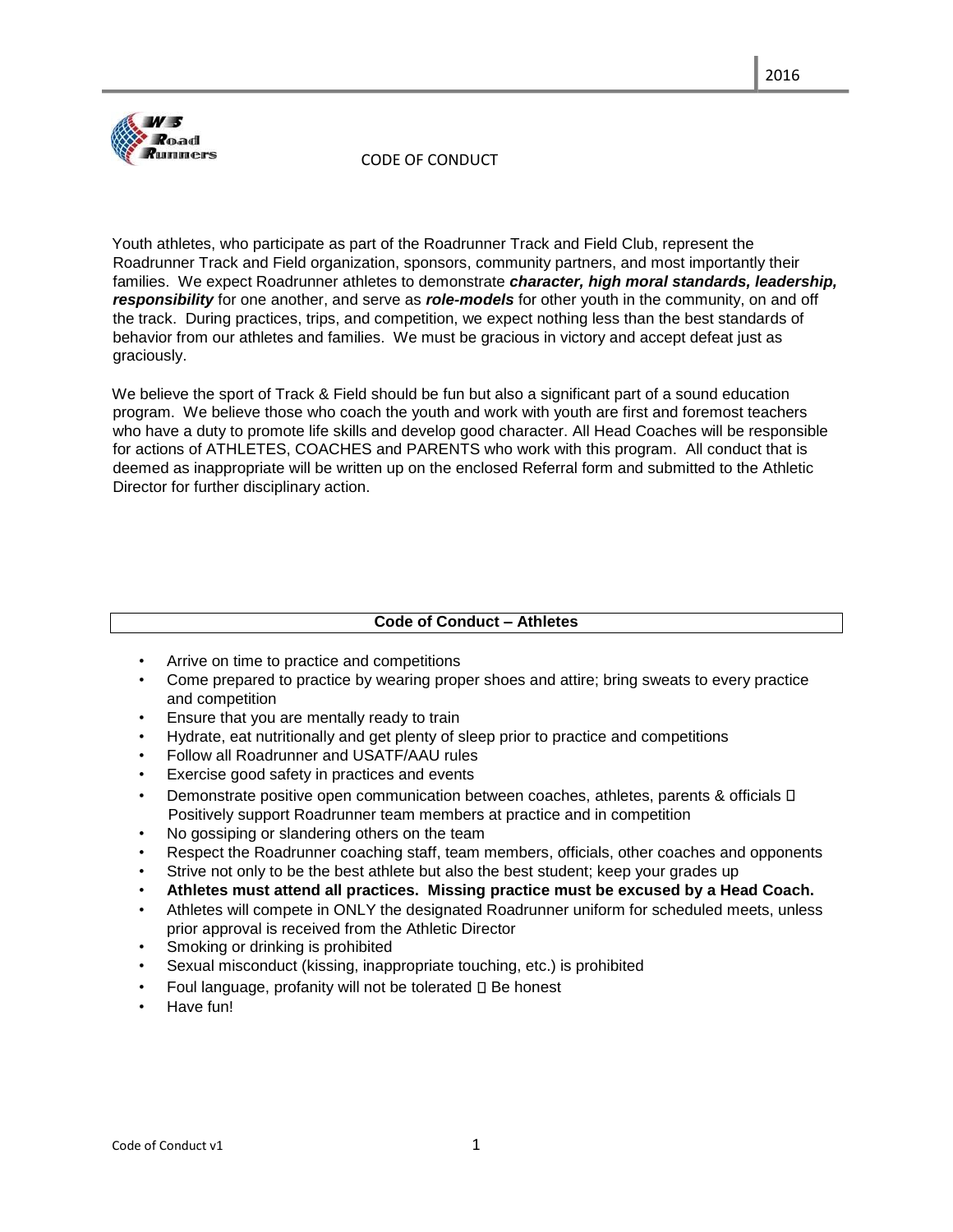

# CODE OF CONDUCT

#### **Code of Conduct – Coaches**

- Respect the position of the Athletic Director
- Respect our athletes
- Demonstrate positive open communication between coaches, athletes, parents & officials
- Reprimand or confrontation with an athlete will be restricted to the athletic domain and administered tactfully without insulting or using a derogatory tone
- Reinforce and follow all Roadrunner and USATF/AAU rules
- Acknowledge and demonstrate good safety in practices and meets
- Demonstrate respect and ethical conduct in interactions with officials, other coaches, opponents and all others in the athletic setting
- Exhibit self-control in disagreements and emotional situations
- Criticism of other coaches, officials or athletes is inappropriate and will not be tolerated
- Be present at all practices and meets
- Continually seek opportunities to improve skills as a track & field coach
- Smoking is prohibited around the athletes or practice/meet facilities
- Do not bring alcoholic beverages to any Roadrunner sponsored events
- Foul language, profanity will not be tolerated
- Be honest

# **Code of Conduct – Parents**

- Ensure your athletes arrive on time to practice and competitions
- Be present at all practices and competitions. If you are unable to be present, you must designate a chaperone and communicate this to the coaches and/or the Athletic Director
- Arrive at meets on time, even if your event is not scheduled early in the morning. Allow enough time to stay and support *all* Roadrunner team members at competitions
- Provide water and nutritional food for your athlete
- Demonstrate positive open communication between coaches, athletes, parents & officials
- No gossiping or slandering other team members, parents, or coaches
- Respect the Roadrunner coaching staff, team members, officials, other coaches and opponents
- **Parents are not allowed on the track or field during practice**
- Respect coaches decisions regarding your athlete's workout and choice of events
- Voice any concerns or disputes with the Head Coach and/or Athletic Director
- Do not smoke at practices or meets nor bring alcoholic beverages to any Roadrunner sponsored events
- Foul language, profanity will not be tolerated

I have read and reviewed with my athlete the above stated rules. We understand, and agree to comply with the provisions cited above and sign this form voluntarily.

| Signature of parent/guardian: | Date: |
|-------------------------------|-------|
|                               |       |

Signature of Athlete: **Example 2018** Signature of Athlete:

**Note: Younger athletes may print their name on the signature line to acknowledge understanding of the guidelines.**

Code of Conduct v1 2